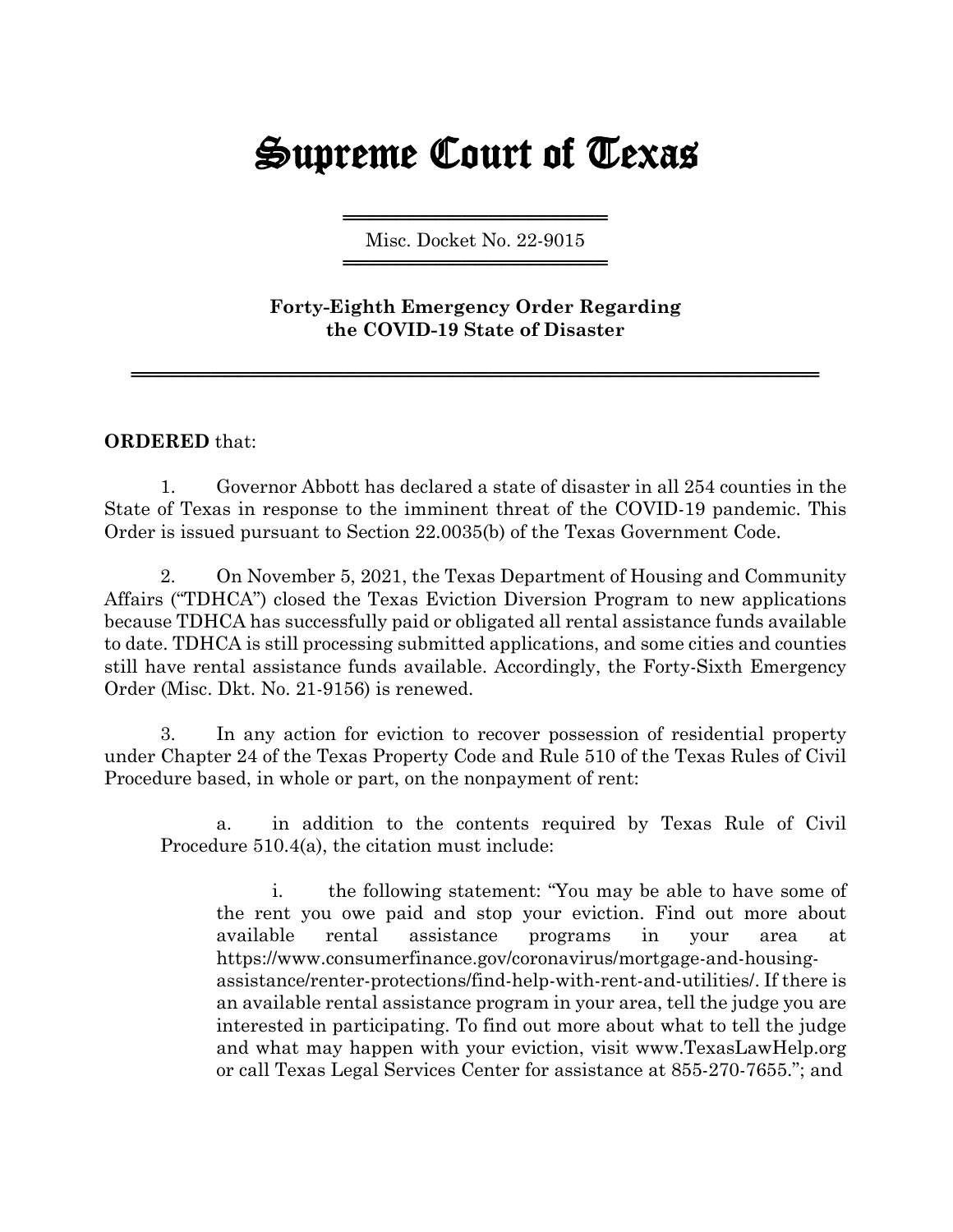ii. the following Spanish translation of the statement in (i): "Usted podrá ser elegible para recibir asistencia en algunos pagos vencidos de su alquiler y detener su desalojo. Visite el siguiente enlace para mayor información sobre los programas de asistencia para pagos de alquiler disponibles en su localidad https://www.consumerfinance.gov/coronavirus/mortgage-and-housingassistance/renter-protections/find-help-with-rent-and-utilities/. Si hay programas disponibles en su localidad, informe usted al juez que desea participar en alguno de ellos. Puede visitar el siguiente enlace www.TexasLawHelp.org para mayor información sobre qué decir ante el juez y qué puede ocurrir en un proceso de desalojo, o puede llamar al Centro de Servicios Legales de Texas (en inglés, Texas Legal Services Center) al teléfono 855-270-7655."; and

b. at the trial required by Texas Rules of Civil Procedure 510.6 and 510.7 or 510.10(c), the judge:

i. must allow, if available, representatives from legal aid organizations or volunteer legal services to be present—in person or remotely—to provide information, advice, intake, referral, or other assistance for eligible litigants;

ii. must confirm whether or not the plaintiff-landlord has any pending applications for rental assistance, including applications for rental assistance through the Texas Eviction Diversion Program, or has provided any information or documentation directly to a rental assistance provider for the purpose of receiving rental assistance;

iii. should, if rental assistance is available:

(A) discuss the available rental assistance programs and the procedures in this Order with the plaintiff-landlord and defendant-tenant;

(B) ask each plaintiff-landlord and defendant-tenant individually whether they are interested in participating in an available rental assistance program; and

iv. must, if the plaintiff-landlord has a pending application for rental assistance or the plaintiff-landlord and defendant-tenant both express an interest in participating in an available rental assistance program: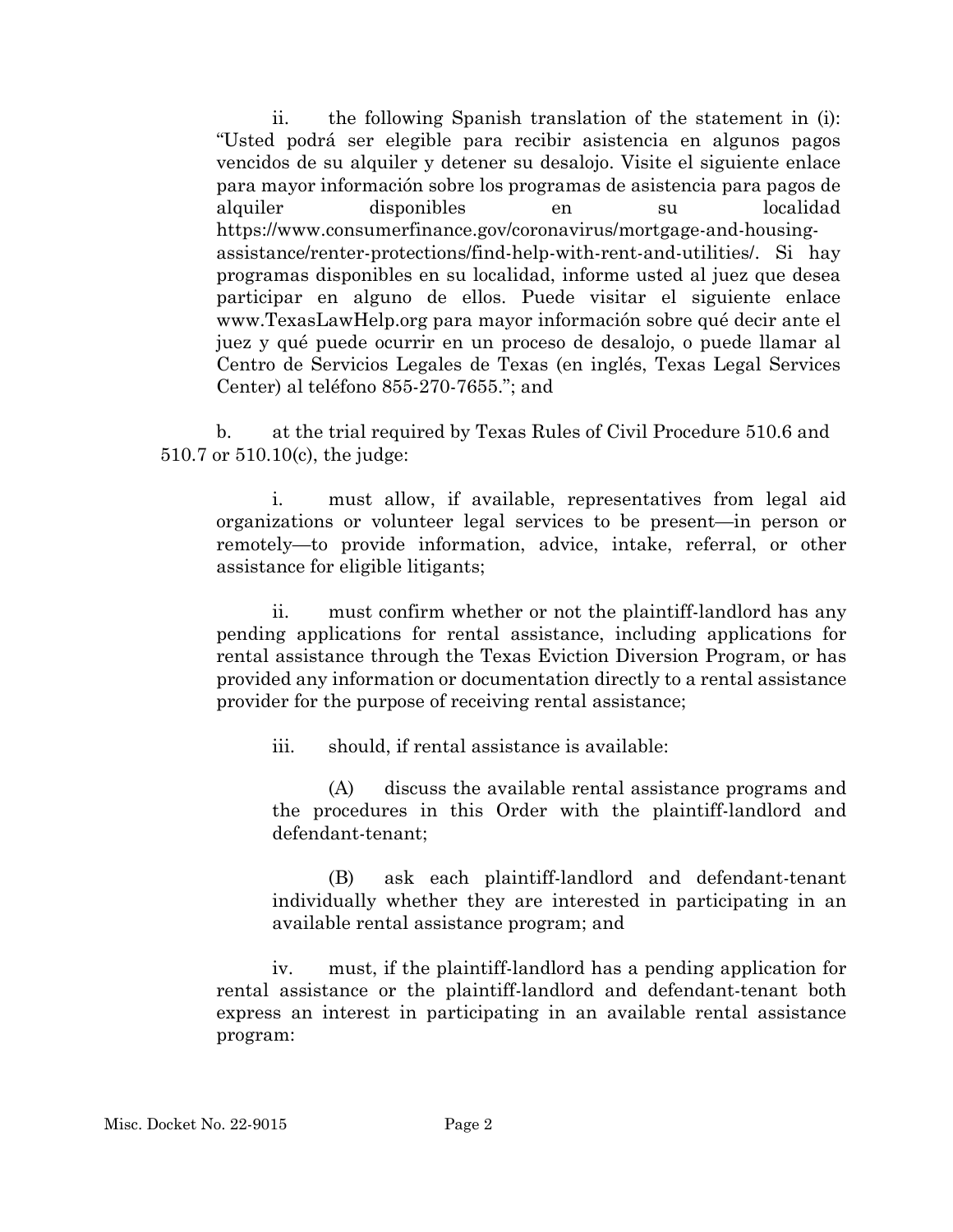(A) immediately abate the eviction action for 60 days;

(B) immediately make all court records, files, and information—including information stored by electronic means relating to the eviction action confidential to prohibit disclosure to the public; and

(C) inform the parties of the extension, reinstatement, and dismissal procedures outlined in Paragraphs 4, 5, and 6 of this Order; and

c. at the trial required by Texas Rule of Civil Procedure  $510.10(c)$ , if the plaintiff-landlord has a pending application for rental assistance, the plaintiff-landlord has provided any information or documentation directly to a rental assistance provider for the purpose of receiving rental assistance, or the plaintiff-landlord and defendant-tenant both express an interest in participating in an available rental assistance program, the judge must also immediately instruct the justice court to make all court records, files, and information including information stored by electronic means—relating to the eviction action confidential to prohibit disclosure to the public.

4. The judge may extend the 60-day abatement period under Paragraph 3(b)(iv) upon the plaintiff-landlord's request. Each extension must not exceed 60 days.

5. To reinstate an eviction action abated under Paragraph 3(b)(iv), the plaintiff-landlord must file a motion to reinstate with the court within the abatement period and serve a copy of the motion on the defendant-tenant. The motion must show that the application for rental assistance, including an application to participate in the Texas Eviction Diversion Program, has been denied, canceled, or withdrawn. Upon the filing and service of the motion, the judge must sign and serve—in a method provided by Texas Rule of Civil Procedure 510.4—a written order that:

a. reinstates the eviction action;

b. sets the eviction action for trial as soon as practicable, but no later than 21 days after the date the order is signed;

c. states the procedures for the action to proceed; and

d. makes all court records, files, and information—including information stored by electronic means—relating to the eviction action nonconfidential to allow disclosure to the public.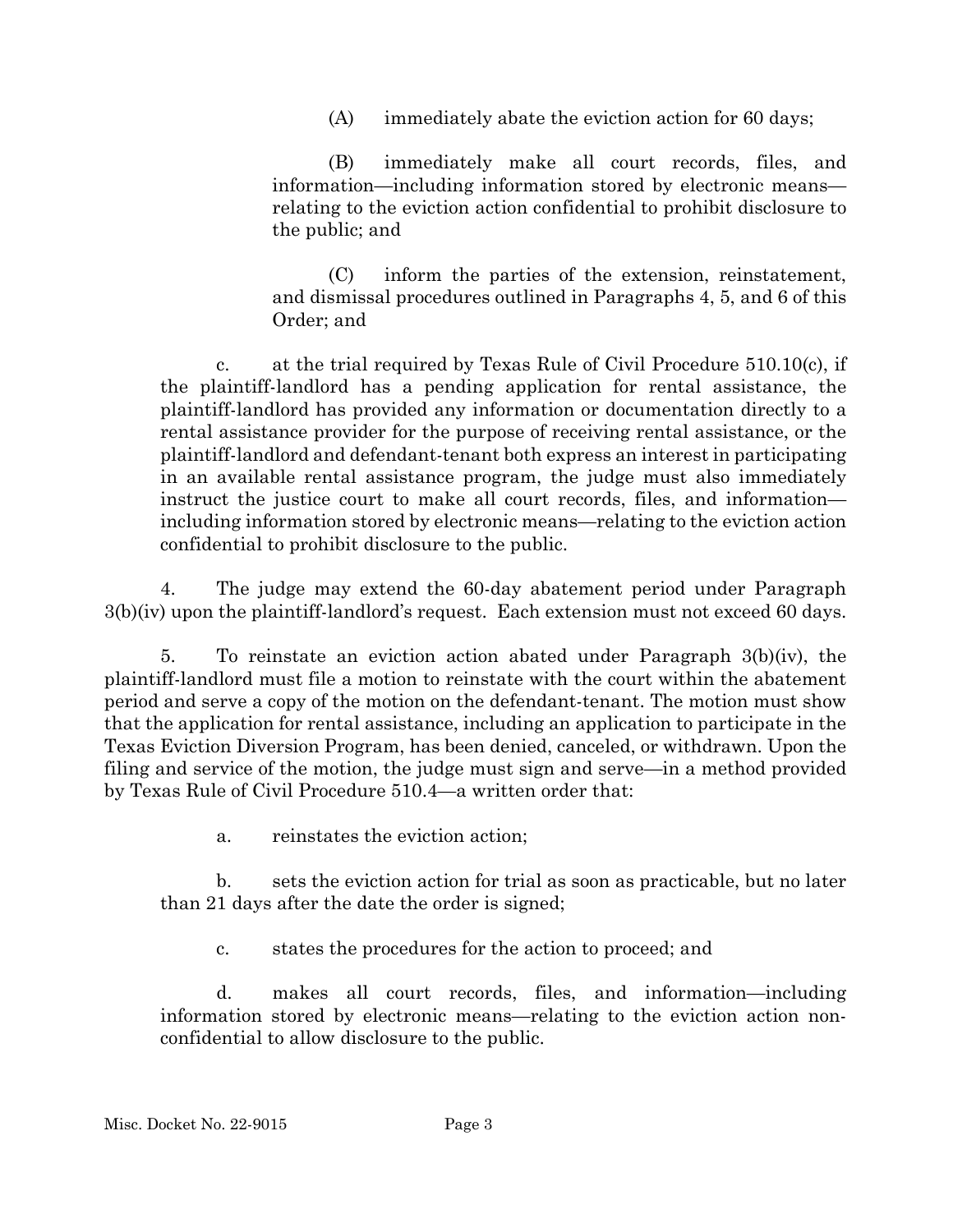6. If the plaintiff-landlord does not file and serve a motion to reinstate an action abated under Paragraph 3(b)(iv) within the abatement period, the judge must dismiss the action, including any claims that do not involve the nonpayment of rent, with prejudice. The judge must dismiss the action the day after the abatement period expires, without requiring either party to file a motion or make a request. All court records, files, and information—including information stored by electronic means relating to the dismissed eviction action must remain confidential.

7. Paragraph 6 does not prohibit the plaintiff-landlord from filing an action for eviction based on future events or acts that are an independent basis for eviction.

8. Even if the plaintiff-landlord and defendant-tenant do not express an interest in participating in an available rental assistance program at trial under Paragraph 3(b), they may later inform the judge of their interest in participating in an available rental assistance program or their actual participation in a rental assistance program, including the Texas Eviction Diversion Program, and, so long as a writ of possession has not issued, the judge must:

a. set aside any judgment;

b. immediately make all court records, files, and information including information stored by electronic means—relating to the eviction action confidential to prohibit disclosure to the public; and

c. sign a written order stating the procedures that apply for reinstating the judgment or dismissing the eviction action.

9. The procedures for reinstating the judgment under Paragraph 8(c) must include making all court records, files, and information—including information stored by electronic means—relating to the eviction action non-confidential to allow disclosure to the public.

10. This Order is effective immediately and expires May 1, 2022, unless extended by the Chief Justice of the Supreme Court.

11. The Clerk of the Supreme Court is directed to:

- a. post a copy of this Order on www.txcourts.gov;
- b. file a copy of this Order with the Secretary of State; and

c. send a copy of this Order to the Governor, the Attorney General, and each member of the Legislature.